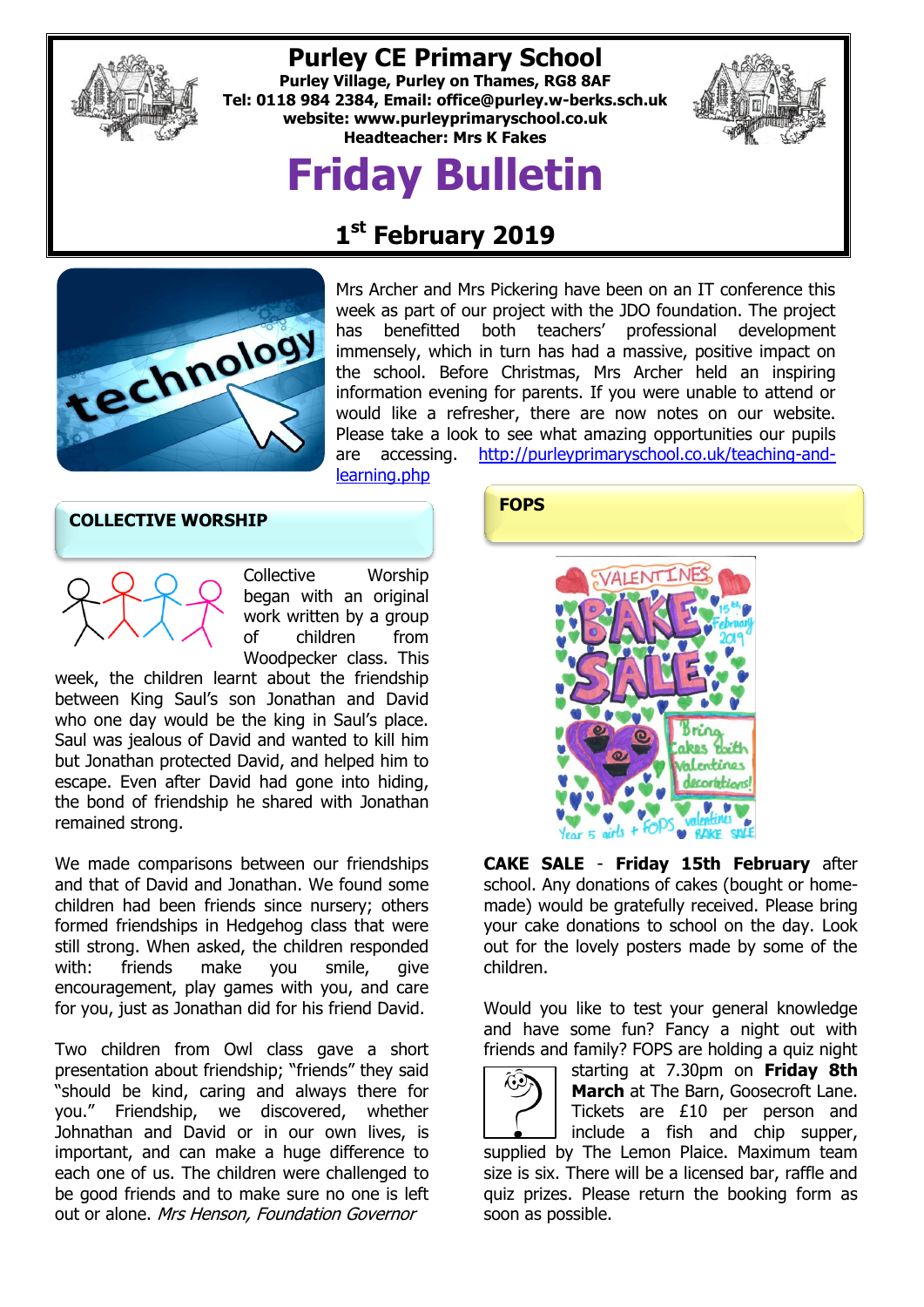We would also like to thank Gareth Lewis from Renewables Consulting Group for generously sponsoring the school running club kit. The children will be so proud to be wearing professional kits.

# **CONGRATULATIONS**

Congratulations to Evie Morel, Samuel Miller and Jessica Hester-Lewis for their great performance during Purley Players' production of Ali Baba and the Forty Thieves.

# **EMOTIONAL HEALTH ACADEMY LAUNCH EVENT**

The event for parents will run from 4.30pm - 6.00pm on Friday 8th February at Newbury Town Hall and will highlight the Emotional Health Academy's new services as well as a workshop, which will be delivered by one of the Emotional Health Workers, which will teach parents some skills to help support the emotional wellbeing of your child. This event can be booked at: [https://booking.westberks.gov.uk/all\\_events.html](https://booking.westberks.gov.uk/all_events.html#/event) [#/event](https://booking.westberks.gov.uk/all_events.html#/event)

# **INTERACTIVE INSTRUMENT SESSION**

On Tuesday  $5<sup>th</sup>$  February, we are delighted to be able to welcome to our school, Crash Bang Wallop! - a group of six professional musicians from local music organisation Berkshire Maestros.

Following this unique music experience enjoyed by the children, Crash Bang Wallop! would like to invite all parents along to an informal, interactive instrumental workshop taking place in Badger Class when school is finished for the day. This is your chance to come along and join in the fun, find out how much your child has discovered about music and provide an opportunity for them to try out some of the musical instruments.

The musicians are keen to help as many children as possible experience the benefits of playing a musical instrument. If your child is interested in taking up an instrument there will be an opportunity to learn more about music lessons with Berkshire Maestros.

# **WORLD BOOK DAY**

**BOOK DAY** 7 MARCH 2019

For world book day this year we are having a special week around the fantastic picture book "Where the wild things are!" by Maurice Sendak. This wonderful story continues to be seen as a most distinguished piece of children's literature, dealing with the theme of children's emotions and the consequences of their actions.

On Wednesday 6th March the school have booked a dance choreographer to work with us and the children.

These Bringing Books to Life dance workshops give the children a unique insight into books by using dance and movement to tell stories. During the dance workshops the choreographer will work with each class, developing responses to the story book through language, movement and dance. Mrs Lyn-Jones

## **HEDGEHOG CLASS**

After learning how children are welcomed into the church through baptism, this week the children have been thinking about how to welcome

people to our class. Smiling and saying hello, showing where things are and helping people to learn our rules were thought to be the most important suggestions. The children have also practised being considerate, sharing and taking turns when playing games in groups and pairs. Finding lots of thick ice in the garden gave the children the opportunity to carry out experiments on melting. They tried various combinations of warm water, soapy water, salt, and sand and correctly predicted that the warm water was the quickest.

Next week we will be learning about how the Chinese celebrate their new year, and our maths will involve weighing and ordinal numbers. The focus children will be Rafa and Margaux. Mrs Burton

# **BADGER CLASS**



Badger class have been enjoying riddles this week. They had fun reading and solving some and have spent some time discussing how they

are written and how they are set out. Following this they then had a go at writing their own riddle about a "Happy Family" character. The riddles were great and full of exciting clues. The class have really enjoyed reading this series of books by Allan Ahlberg.

In History they have started to find out about Florence Nightingale using non-fiction books and the internet. There are lots of activities to do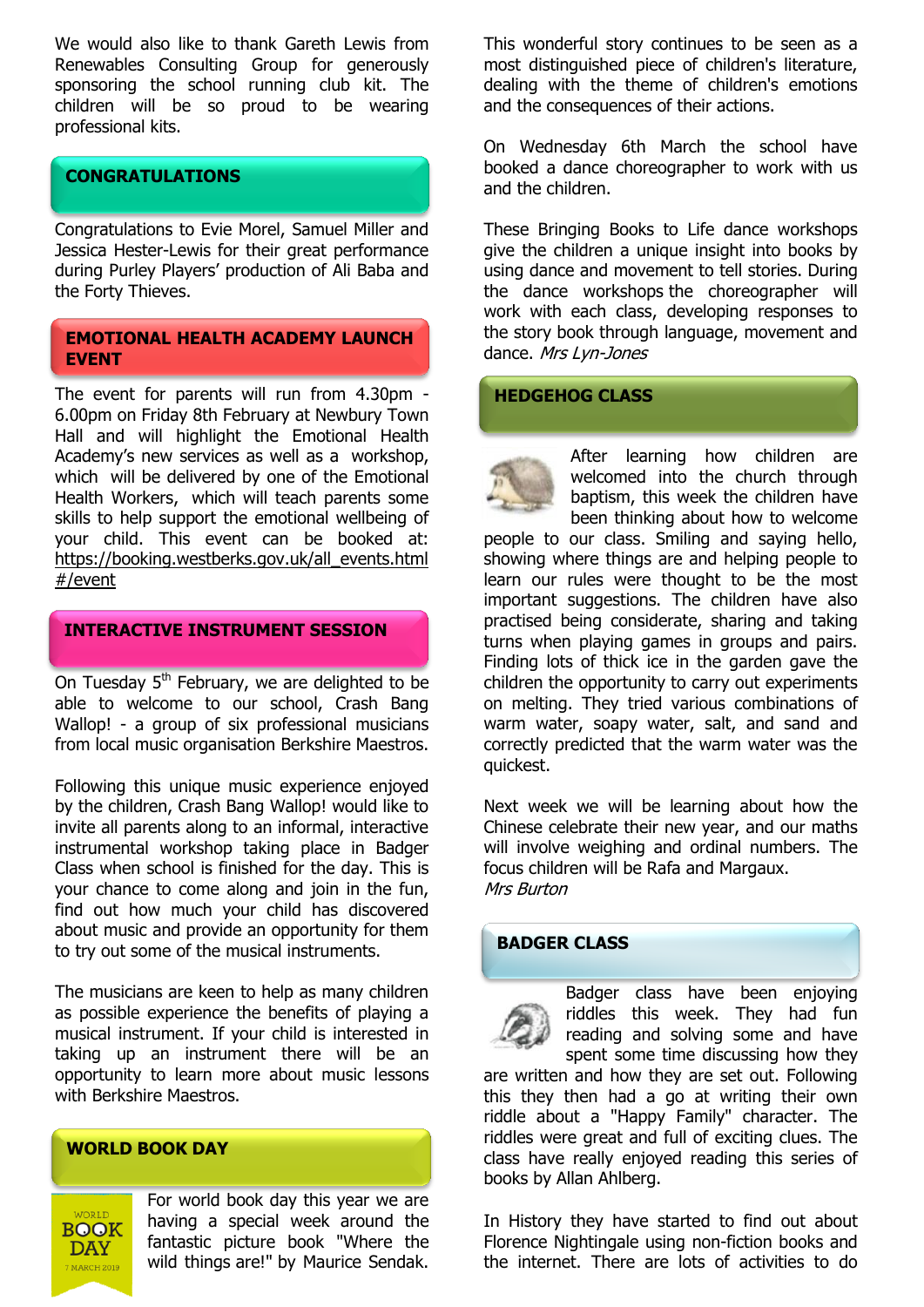about her on Purple Mash and Espresso, if they should wish to continue with their research at home. Having looked at some of the Art work by German artist Hannah Hoch, the children then went on to make portraits of Florence Nightingale in the style of Hannah Hoch and they look very impressive. In maths Y1 pupils have been counting on from the larger number and Y2 have been working with division by grouping. Mrs Lyn-Jones

# **OWL CLASS**



We have been continuing our Egyptian theme in English this week. The children have been learning all about the location,

people and what there is to see and do in Egypt. They have then used this information to help write their introductory paragraph for their Ancient Egypt guide books. Next week, we will be completing the guide books using google docs on our iPads.

In Maths, the Spheres have had a busy week learning about angles, parallel and perpendicular lines, polygons and symmetry. The Cubes have been working on expanded column method for addition.

The children have also practiced their Egyptian dance ready for the showcase on the 12th February and have been busy designing their own Egyptian headdresses.

If any children have any left over Christmas or birthday money, a small Bluetooth keyboard for use with an iPad would be very useful in school. They are available at B&M at a very good price (don't forget the batteries). This is not a requirement just a suggestion. Mrs Pickering and Mrs Street

#### **WOODPECKER CLASS**



Woodpecker Class have worked really hard this week while Mrs Archer has been away. In Maths, Year 6 have focused on properties of two-

dimensional shapes and particularly triangles. Year 5 have been deepening their understanding of factors and multiples, practising mental methods for finding multiples of two and threedigit numbers and investigating patterns in square numbers.

English lessons have been based around events in Wonder. At one point in the story, Auggie overhears Jack Will (who he considers to be his best friend) saying some very unkind things. The children thought about the effect that this had on Auggie and wrote some very insightful e-mails from him to Jack, explaining his feelings. The children then had to switch viewpoints and consider how Jack might feel when he found out that Auggie had overheard him, in order to write an e-mail reply.

I have been incredibly impressed with the research that the children have carried out in science over the last couple of weeks. Each pair created a two-minute Google Slides presentation on the life-cycle of a particular animal, which they presented to the rest of the class this week. The level of information they included and their presentation skills were excellent. Whilst watching each other present, the children have used the information to find similarities and differences between the different life-cycles. Mrs Jones.

#### **STARS OF THE WEEK**



#### **Hedgehog Class**

**Star of the week: Jacob for his predictions on** ways to melt ice **Friendship Star:** Rafa for taking turns sensibly when playing games **Paragon:** Cora

#### **Badger Class**

**Star of the week:** Annabelle for writing a great riddle full of exciting clues **Friendship Star:** Arthur for being a happy friend to many **Paragon:** Amelia-Mae

#### **Owl Class**

**Stars of the week:** Jessica for her thoughtful contribution to discussion in both ERIC and English lessons.

**Friendship Star:** Alfie C for supporting his friends in the classroom and the playground

#### **Woodpecker Class**

**Star of the week:** Louie for staying green and for working hard. **Friendship Star:** Lizzie for looking after friends when they are sad **Paragon:** Hayden

**Delightful diners:** Alfie PH, Abraham, Ciara, Jessica B, Brayden, Louie H, Amy, Molly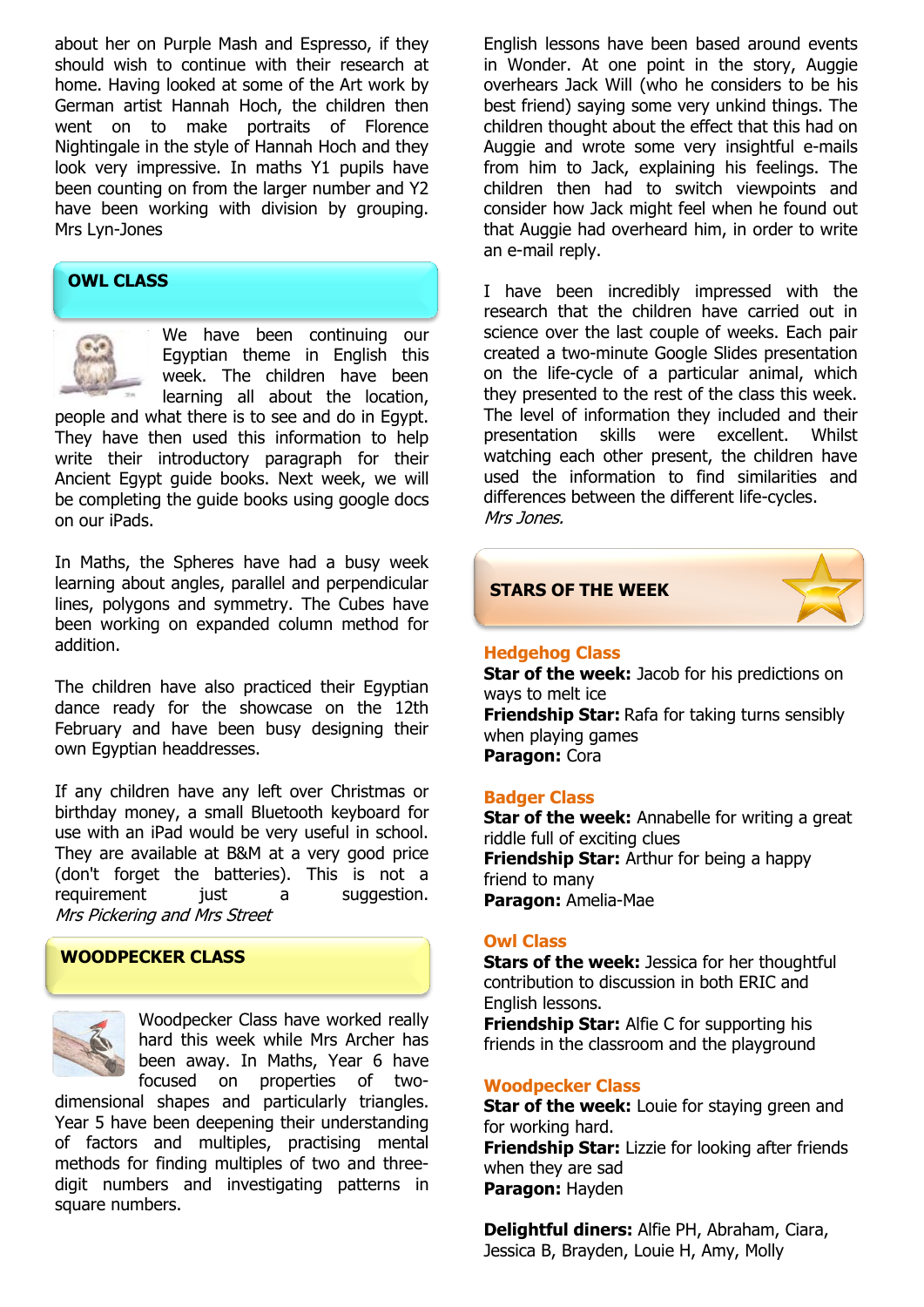# **DIARY DATES**

| 05/02/19  | RATS! Anvil Rehearsal at Pangbourne<br>Primarv                 |
|-----------|----------------------------------------------------------------|
| 05/02/19  | Crash, Bang, Wallop! event after<br>school in Badger Class     |
| 11/02/19  | Year 5 Modern Foreign Language<br>sessions at Denefield School |
| 12/02/19  | Year 6 RATS! Rehearsal                                         |
| 12/02/19  | Owl Class Showcase, 2.30 pm                                    |
| 13/02/19  | Parents Evening, 3.30-6.00 pm                                  |
| 14/02/19  | Parents Evening, 6.00-8.00 pm                                  |
| 15/02/19  | FOPS Valentine themed cake sale after<br>school                |
| 15/02/19  | End of Spring Term 1, 3.00 p.m                                 |
| 18/02/19- | <b>February Half Term</b>                                      |
| 22/02/19  |                                                                |
| 25/02/19  | Start of Spring Term 2                                         |

| 25/02/19  | Year 1 Woodland School restarts                |
|-----------|------------------------------------------------|
| 05/03/19  | RATS! Anvil Rehearsal at Pangbourne<br>Primary |
| 07/03/19  | World Book Day                                 |
| 08/03/19  | FOPS Quiz, 7.30 at the Barn                    |
| 11/03/19  | Year 6 singing at the Royal Albert Hall        |
| 20/03/19  | Class photos                                   |
| 05/04/19  | End of Spring Term $2$ , $1.15$ p.m            |
| 08/04/19- | <b>Easter Break</b>                            |
| 23/04/19  |                                                |
| 24/04/19  | Start of Summer Term 1                         |
| 23/05/19  | End of Summer Term 1, 3.00 p.m                 |
| 24/05/19- | <b>May Half Term</b>                           |
| 31/05/19  |                                                |
| 03/06/19  | <b>Start of Summer Term 2</b>                  |
| 29/06/19  | Summer Fair                                    |
| w/c       | Sports Week (incl Sports Day on                |
| 01/07/19  | 05/07/19)                                      |
| 24/07/19  | End of Academic Year, 1.15 p.m                 |

As always, please remember our doors are open, should you wish to discuss any concerns, ask questions or celebrate successes regarding your children. You can contact me by phone on 0118 9842384 or email: [headteacher@purley.w-berks.sch.uk](mailto:headteacher@purley.w-berks.sch.uk)

**Karen Fakes (Headteacher), Learn to Love, love to Learn**



Cotswold Sports Centre, Downs Way, Tileburst, Reading, RG31 65L, Tel: 01189 414 690

# **Community Page**

**Oasis** 

stmaryspurley Connecting people with God



## Got a baby or toddler? Need to chill?

Oasis provides an opportunity for parents and others caring for babies and toddlers to get together on the first and third Thursday in the month between 9.30am and 11.00am. We offer tea, coffee, cake and good company. There are toys for the children and a story-time between 10.30am and 11.00am.

www.stmaryspurley.org.uk

**Everybody welcome - just come along. Contact Marjorie on 0118 941 8856**